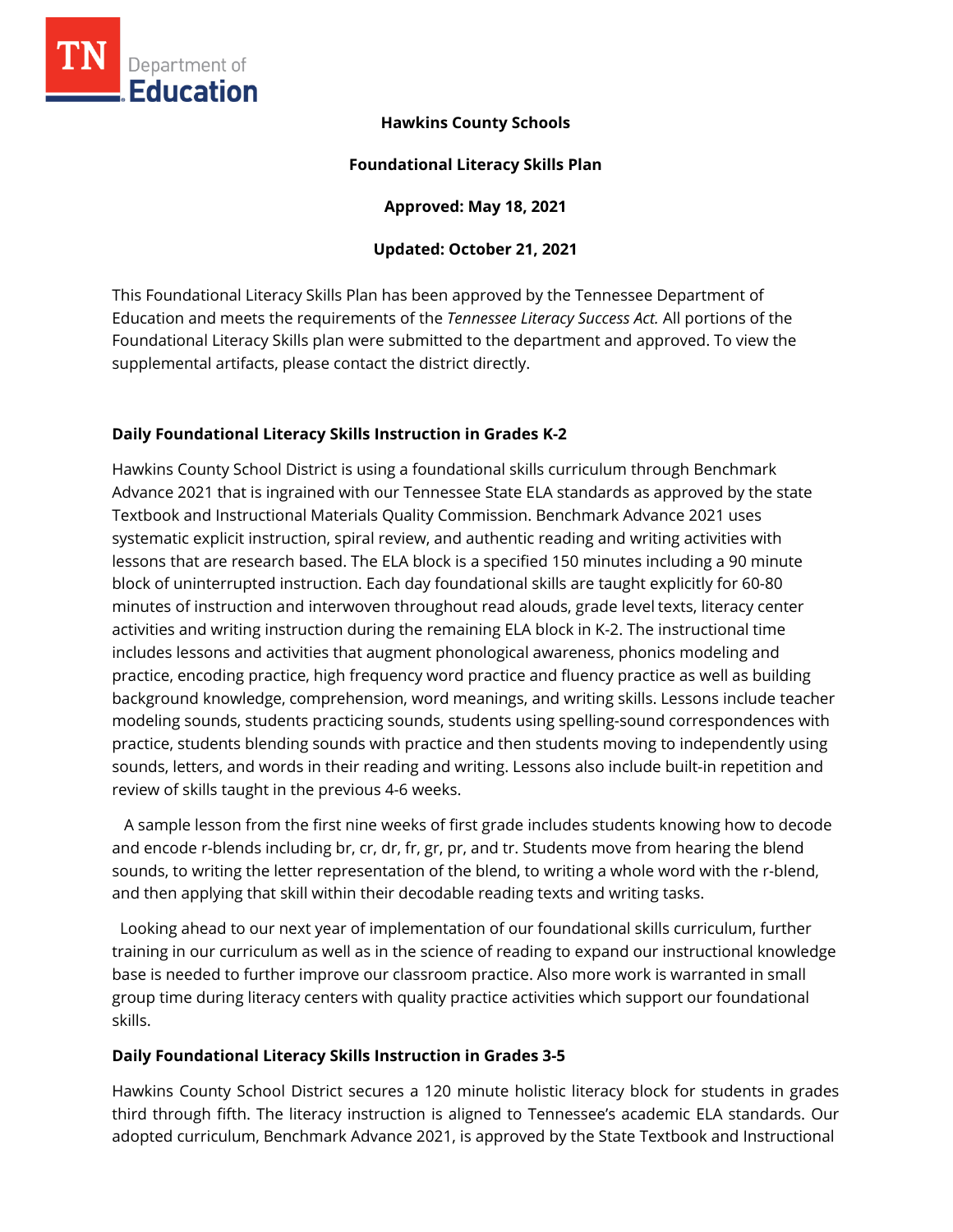Materials Quality Commission and meets the literacy requirements set by the State Board of Education. The vertical and horizontal alignment that exists within the curriculum (10 topic-based three week units per grade) creates opportunities for deeper knowledge-building and strengthening vocabulary over time. Questions, tasks, and texts promote students' learning in reading, writing, speaking, listening, and language. Using an evidence-based approach, students frequently practice and apply foundational skills within the daily lessons through the ELA block. Predictable routines and spiraling strategies are in place to provide effective use of the instructional time. Throughout the district, students spend a minimum of 60 minutes per day engaged in work around close reading, analyzing, and comprehending complex texts. Texts are high-quality, appropriately rigorous, and include genres that build content knowledge and vocabulary in science, social studies, and literature.Students engage in group discussions and cite text evidence as they apply their knowledge through a repetitive cycle of listening, reading, writing, thinking, and speaking. For at least 30 minutes per day, students are emerged in foundational skills instruction that includes fluency, morphology, grammar, vocabulary, spelling, and writing. Students have multiple opportunities to practice, apply, and transfer foundational skills as fluency, vocabulary, and comprehension are embedded and taught simultaneously to ensure coherence and connection.

For example, our third grade students recently completed a unit on weather and climate. Students read a variety of complex texts including a poem about clouds. The lesson began by activating students' prior experiences with identifying the central message. Students were reminded that often the central message of a poem is communicated by the language and details the author uses. Students chorally read stanza 1 together. The teacher instructed the students to highlight the vocabulary word "encircle." The teacher modeled using our curriculum's Reading Big Words Strategy and knowledge of hard and soft c to decode the word. The students repeated the word, spelled the word, and used context clues to define the word. Students highlighted several other vocabulary words and used their knowledge of hard and soft c to decode each one. Then, students independently read and annotated the remaining stanzas of grade-level poem, making sure to highlight specific words and phrases that helped them determine the central message. Afterwards, students were paired to practice their fluency by rereading the poem together. In addition, students discussed their thinking about the message that the author was conveying. After a constructive conversation, students transferred their thinking into a written response that was supported by textual evidence. As in this spotlighted lesson, foundational skills are embedded throughout the ELA block as fluency, vocabulary, and comprehension are integrated throughout the lessons.

#### **Approved Instructional Materials for Grades K-2**

Benchmark - K-5 Advance

#### **Approved Instructional Materials for Grades 3-5**

Benchmark - K-5 Advance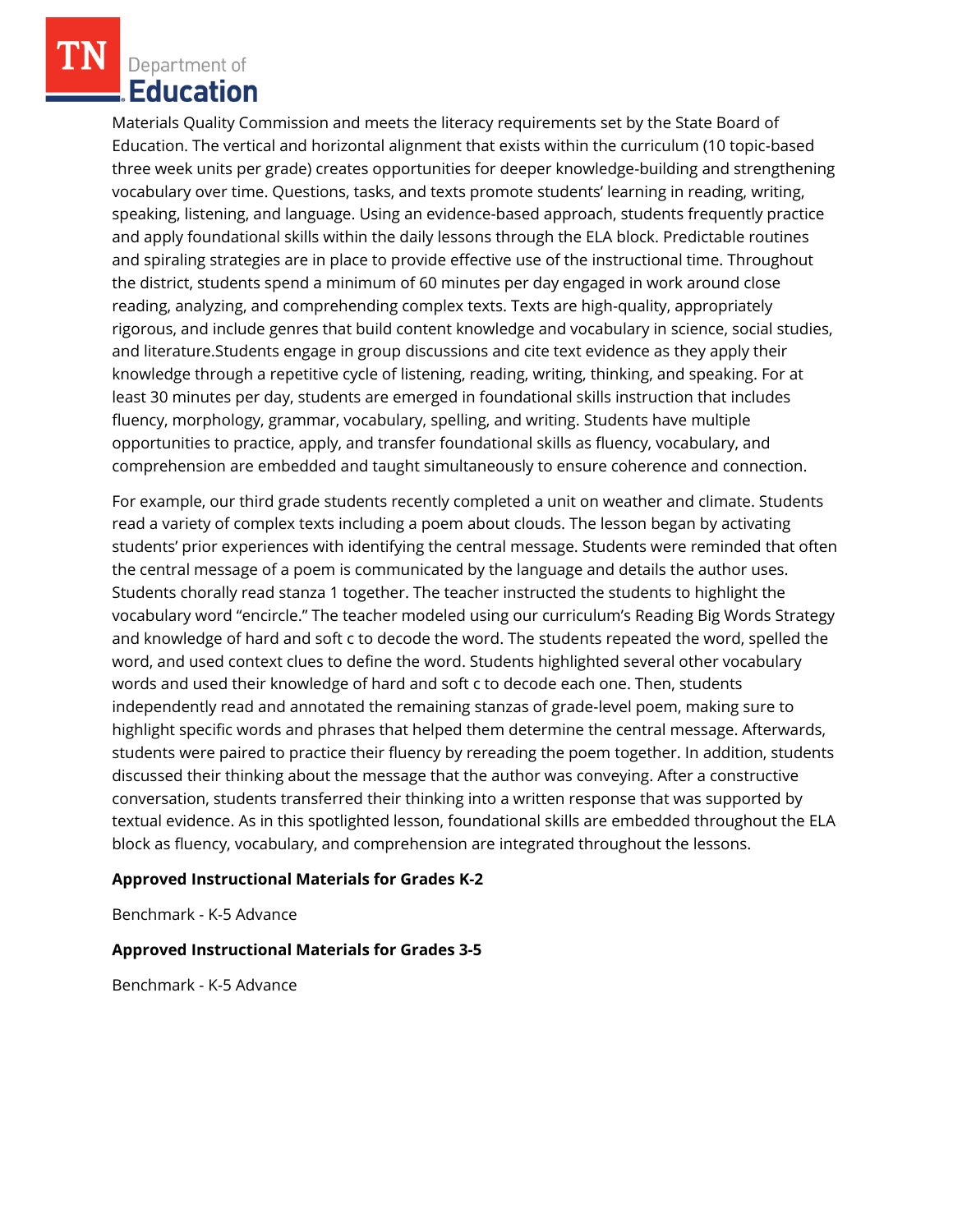# **Universal Reading Screener for Grades K-5. This screener complies with RTI<sup>2</sup>and Say Dyslexia requirements.**

Tennessee Universal Reading Screener

Hawkins County Schools uses aimswebPlus as the universal screener. AimswebPlus is listed in the TN RTI2 Manual as one of the universal screeners that meets the criteria of the state for universal screening and progress monitoring.

Students are screened at the beginning, middle and end of each year.

Additionally, AimswebPlus meets the requirements of a screener that helps identify students with characteristics of dyslexia. It is a skills based, nationally norm referenced assessment of basic reading, reading fluency, and comprehension.

### **Intervention Structure and Supports**

Hawkins County Schools has a district RTI2 plan aligned with the TN Framework for RTI2 to support "at risk" students. The District RTI2 Coordinator supports individual schools with implementation of the district plan by providing interventionist training, individual school support as needed, and support at school-level 4.5 Week Data Meetings. Assistance also includes support at special education S-Team meetings, review of new intervention programs, and facilitation of District RTI2 Committee meetings.

The District RTI2 Committee composed of the district coordinator, supervisors, special education consultants, academic coaches and school psychologists meet three times per year to facilitate district support of our district RTI2 plan.

Each elementary school in Hawkins County Schools employs a school interventionist. This certified teacher facilitates universal screening, progress monitoring, data meetings, documentation of individual student intervention plans, survey assessments, diagnostic assessments and teaches Tier III RTI2 groups. Tier II groups are taught by certified teachers and educational assistants who have been trained to teach intervention programs. Principals complete fidelity checks each semester based on the requirements in the TN RTI2 manual.

After universal screening, school interventionists schedule Initial Data Meetings, which include classroom teachers, speech teachers, guidance counselors, principals, etc. to determine those students who are "at risk" of a significant reading deficiency. They facilitate placement of students in intervention tiers, assign a research-based program to address the specific gaps of the students and set a progress-monitoring schedule.

Placement in intervention is determined by analysis of AimswebPlus data, classroom data, teacher observations, and TCAP data. Generally, students who score between the 11th-25th percentile are placed in Tier II for thirty minutes of daily instruction and are progress monitored every other week. Students who score between the 1st-10th percentile are placed in Tier III where they receive 45 minutes of daily instruction and progress monitoring every week. All intervention students receive instruction in a research-based program that addresses his/her specific learning gaps. (Tier II –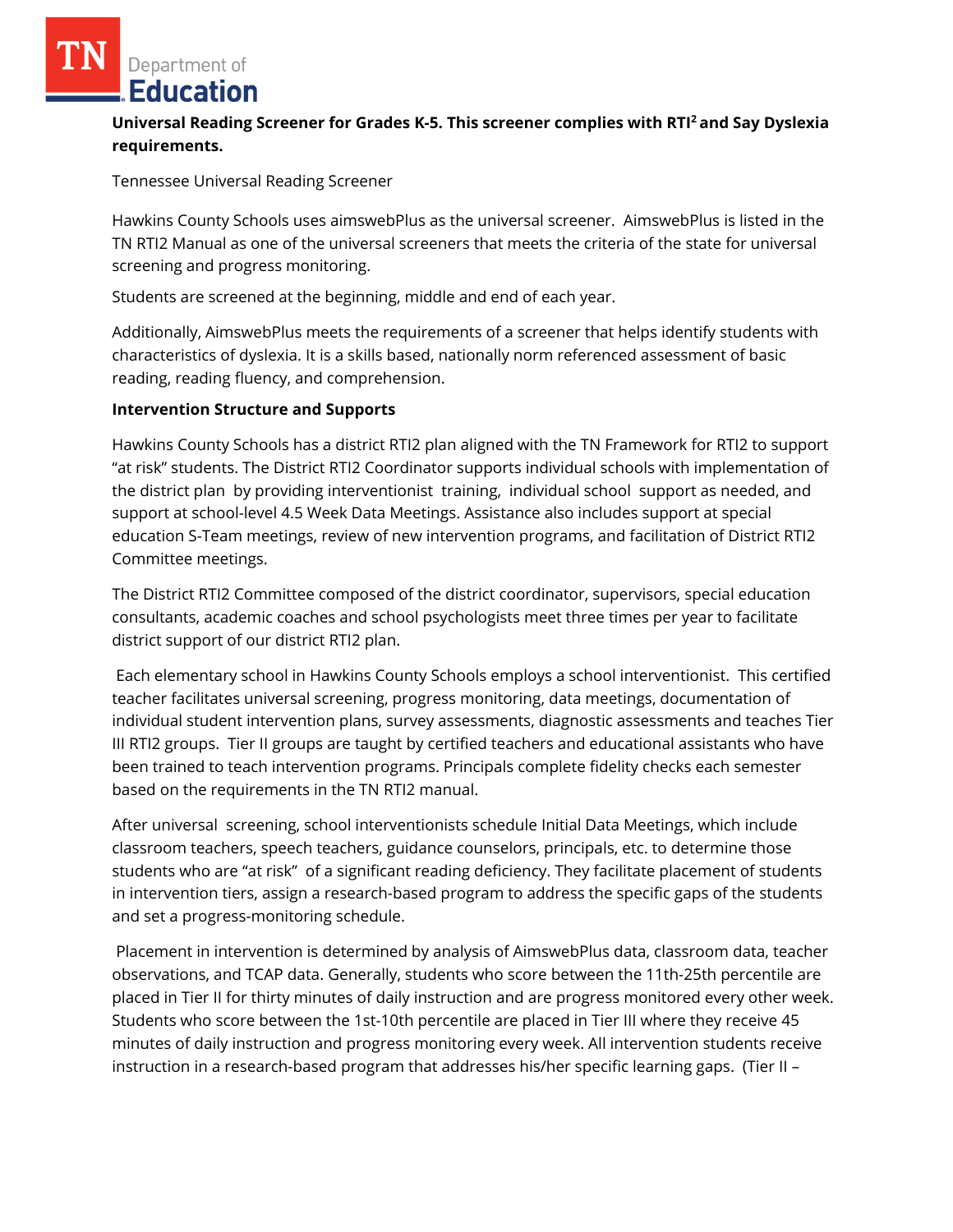Voyager, 95% Group Phonics, Sidewalks Intervention, QuickReads, Read Live, Tier III- Sounds Sensible/SPIRE, Stepping Stones to Literacy, Sound Partners and Sonday.) Parents receive a letter to inform them of their child's placement in RTI2.

School data teams meet every 4.5 weeks to look at progress monitoring data and rate of improvement (ROI). A reasonable goal is set in aimswebPlus based on ROI calculation to indicate whether the student is making adequate progress. The ROI for Tier II and Tier III students are set greater than the expected progress of a typical peer in order to close the gap as required by the TN RTI2 Manual. If the student is not making adequate progress, the team may decide to continue the current plan to give more time for progress; change tiers; make a change in duration, program or intensity; or recommend a special education referral. As students make progress, the team will move them to a higher tier until they reach Tier 1. Parents receive notification of any changes and a graph showing student progress after every 4.5 meeting.

## **Parent Notification Plan/Home Literacy Reports**

After the Fall aimswebPlus benchmark, parents receive a letter informing them that their child will take the aimswebPlus screener assessment three times per year in the Fall, Winter, and Spring. The student national percentile scores for Reading and Math are shared along with a chart showing the percentile ranges for each level of achievement (well below average, below average, average, above average and well above average). Parents can easily look to see how their child is scoring on a gradelevel assessment and understand the level of success or difficulty their student is experiencing. This notification also informs parents of K-3 students about the importance of reading proficiently by the end of 3rd grade. Notification will be sent if a K-5 student is not scoring above the 25th percentile, they will receive another letter informing them about Reading or Math intervention for their child. Both letters include a list of no-cost ways parents can support their child at home.

At the school Initial Data Meeting, students are recommended for RTI2 classes. The data team completes an intervention plan that documents the tier, research-based program placement, interventionist and progress-monitoring schedule for each recommended student. Close analysis of the benchmark assessment, survey level assessment and diagnostic data help to identify the deficit area and instructional level for intervention. These parents receive a second letter to inform them of the students' specific deficits in Reading and/or Math and how they will be addressed in intervention classes. This letter lets the parent know the tier placement, number of minutes the students will spend in a daily intervention class, and frequency of progress monitoring. The letter also states that parents will receive student progress reports after each 4.5-week data meeting.

After each school's 4.5 Week Data Meeting, parents receive a progress report that includes a graph of progress monitoring points and a parent letter stating that the student is/is not making adequate progress to close the learning gap. Any changes in the intervention plan: change of tiers, program, amount of time, or interventionist, are also included in this letter.

After interventionists have worked with students in RTI2 classes, and suspect that a student is showing characteristics of dyslexia, a "Say Dyslexia" letter is sent to the parent providing them with information about dyslexia and a list of resources available to them. The student is placed in a